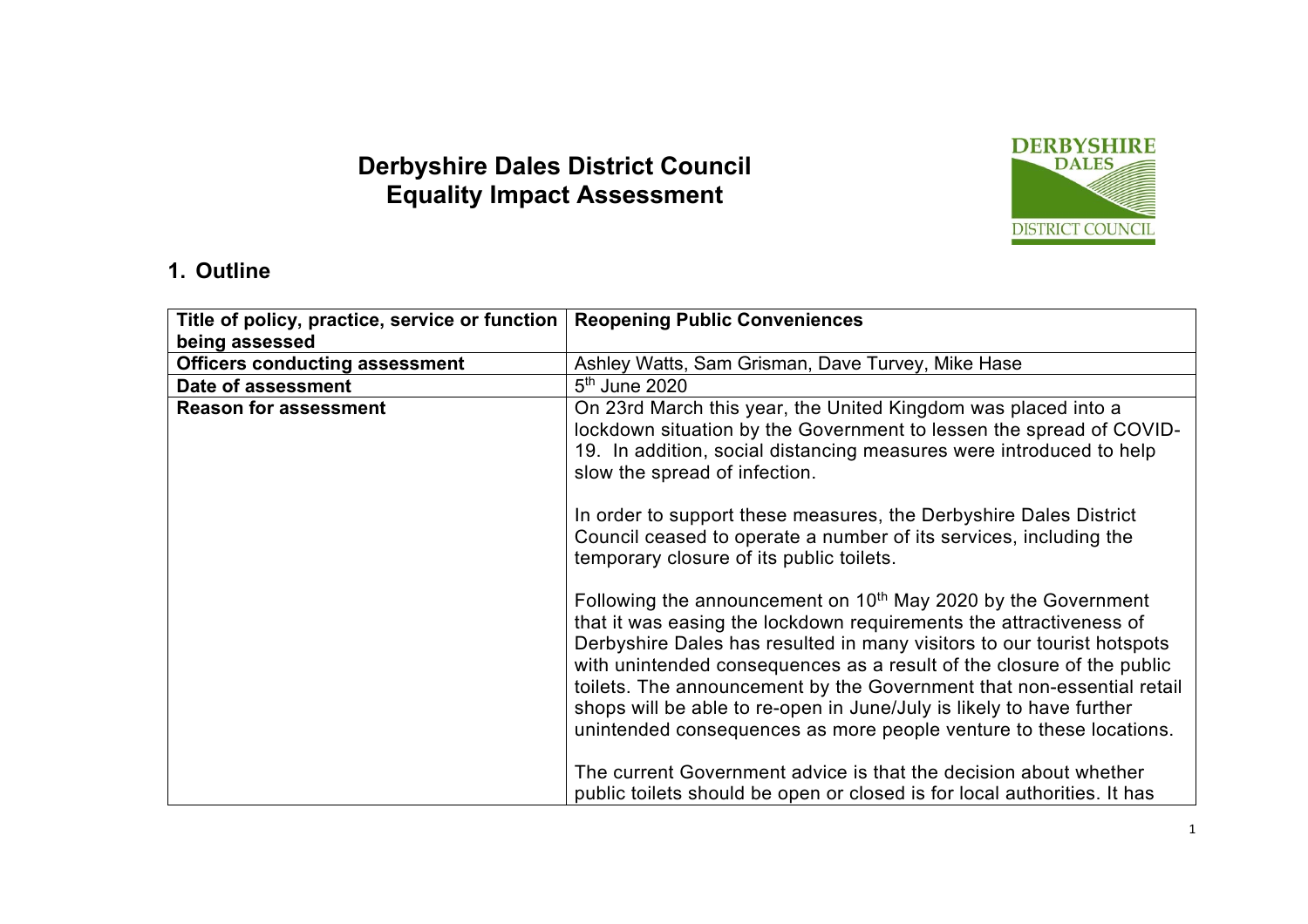|                                               | therefore been necessary for the District Council to consider whether it          |  |
|-----------------------------------------------|-----------------------------------------------------------------------------------|--|
|                                               | now remains appropriate to maintain the closure of the public toilets.            |  |
|                                               | A report is to be presented to the District Council's Emergency                   |  |
|                                               | Committee on 11 <sup>th</sup> June which provides the opportunity for this matter |  |
|                                               | to be debated further.                                                            |  |
| What is the purpose of this policy, practice, | To ensure the opening of the public toilets is undertaken in such a way           |  |
| service or function? (specify aims and        | that is safe both for those using the facilities and those employees who          |  |
| objectives)                                   | are required to maintain them.                                                    |  |
|                                               |                                                                                   |  |
| Are there any other organisations involved    | Healthmatic have a contract with the District Council to provide pay barriers     |  |
| in its implementation?                        | at some of the toilets subject to this assessment.                                |  |
| Main customer groups (beneficiaries)          | Members of the Public, District Council Employees and Contractors                 |  |
| stakeholders                                  |                                                                                   |  |
| <b>Customer Groups</b>                        | <b>Other stakeholders</b>                                                         |  |
| Members of the Public<br>$\bullet$            | Derbyshire Dales CVS, Disability Derbyshire (DCIL) and other                      |  |
| <b>Local Businesses and traders</b>           | interest groups                                                                   |  |
| <b>Visitors</b>                               | Town / Parish Councils                                                            |  |
| Those working in the Derbyshire Dales         |                                                                                   |  |
| Which other District Council departments      | Clean and Green Team for monitoring.                                              |  |
| are affected by the policy, practice, service | Healthmatic as the contractor in place to manage the payment system.              |  |
| or function? Do any of the objectives         | The re-opening of public toilets has the potential to reduce the incidents of     |  |
| directly support or hinder another activity?  | unintended consequences on the wider environment within Derbyshire                |  |
|                                               | Dales as other areas open up following lockdown.                                  |  |

# **2. Assessing relevance to the general equality duty**

| The General Equality Duty has three aims which require the District Council to have due<br>regard to the need to: | <b>Tick those which</b><br>are relevant |
|-------------------------------------------------------------------------------------------------------------------|-----------------------------------------|
| Eliminate unlawful discrimination (both direct or indirect), harassment and victimisation                         |                                         |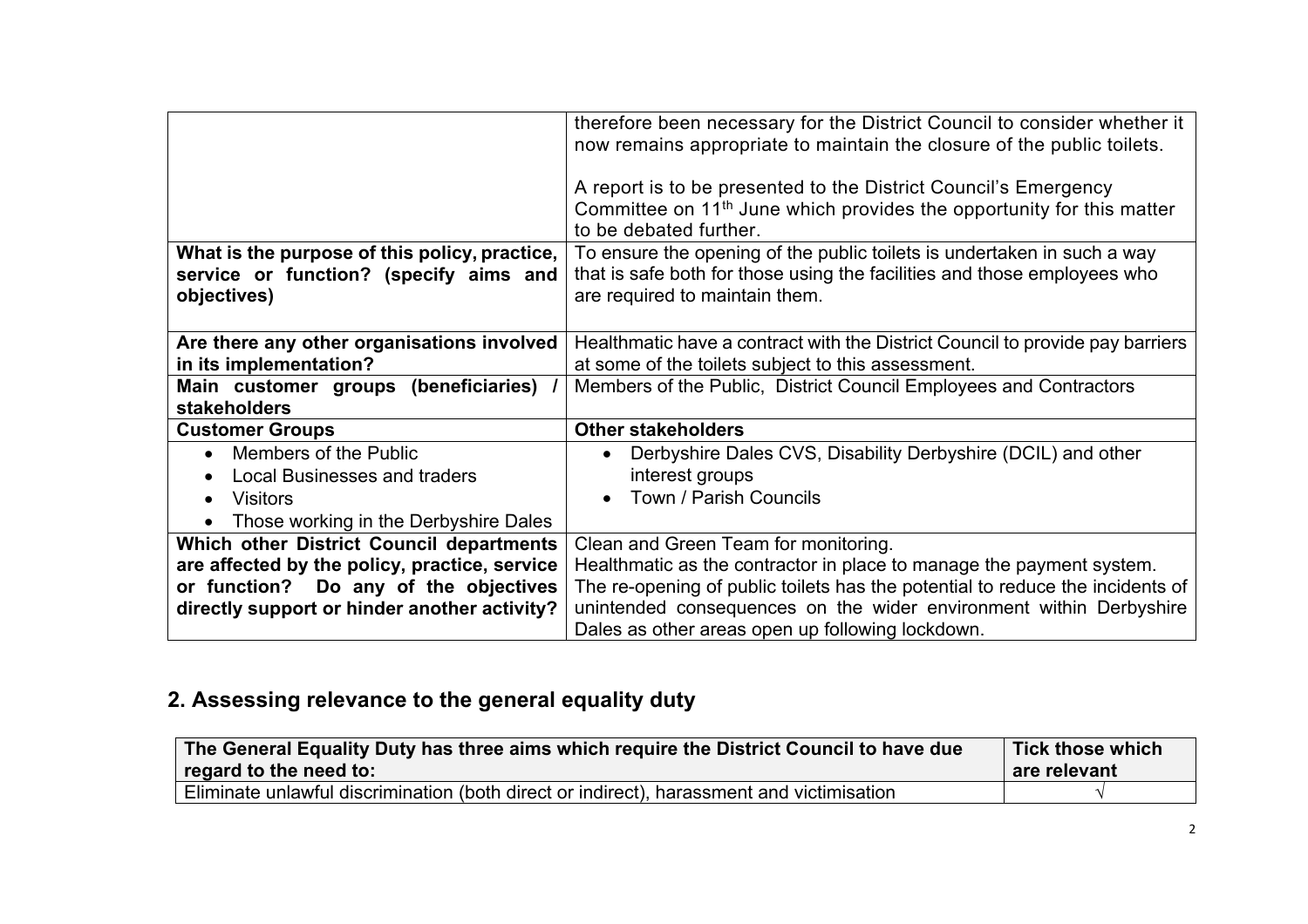| The General Equality Duty has three aims which require the District Council to have due          | <b>Tick those which</b> |
|--------------------------------------------------------------------------------------------------|-------------------------|
| regard to the need to:                                                                           | are relevant            |
|                                                                                                  |                         |
| Advance equality of opportunity between all persons by                                           |                         |
| removing or minimising disadvantages suffered by protected groups;                               |                         |
| taking steps to meet the needs of people from protected groups where these are different         |                         |
| from the needs of other people                                                                   |                         |
| encouraging people from protected groups to participate in public life or other activities where |                         |
| participation is disproportionately low                                                          |                         |
| Foster good relations between different groups                                                   |                         |
|                                                                                                  |                         |

## **3. What existing information / data do you have / monitor about different diverse groups in relation to this policy, practice, service or function?**

Eg: previous EIA's, reports, consultation, surveys, demographic data etc.

| <b>Information / Data</b>                                                                                                                                             | When and how<br>collected                                                                      | <b>Source</b>                                          | What it tells you                                                      | <b>Gaps</b> |
|-----------------------------------------------------------------------------------------------------------------------------------------------------------------------|------------------------------------------------------------------------------------------------|--------------------------------------------------------|------------------------------------------------------------------------|-------------|
| <b>Derbyshire Dales Equalities</b><br>Profile (available national and<br>local data) via intranet:<br>http://sidd.derbyshiredales.gov.<br>uk/sidd/index.php/documents | Census 2011<br>national survey<br>$\sim$<br>of all<br>households<br><b>National statistics</b> | <b>ONS</b><br><b>DWP</b><br><b>NOMIS</b><br><b>ONS</b> | Analysis of key<br>demographic data<br>relating to protected<br>groups |             |
| <b>Derbyshire Dales Equality</b><br>Information published on<br>website:                                                                                              | Census 2011<br>Monitoring data                                                                 | <b>ONS</b><br><b>DDDC</b>                              | Summary profile of<br>Census 2011 data<br>Equalities monitoring        |             |
| http://www.derbyshiredales.go<br>v.uk/your-                                                                                                                           | collected by services                                                                          |                                                        | data<br>employees                                                      |             |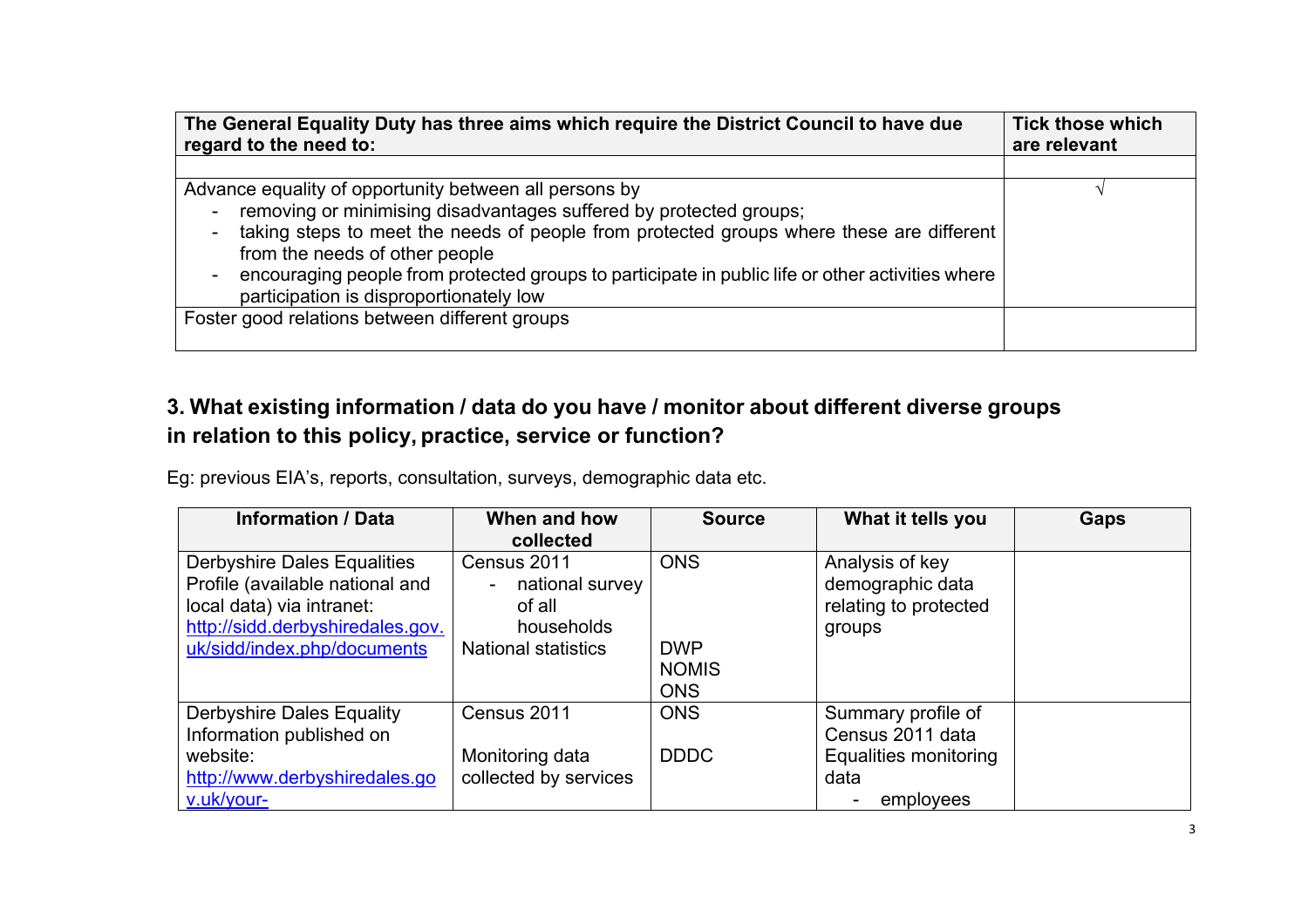| <b>Information / Data</b>    | When and how                      | <b>Source</b>                                  | What it tells you                                                                                                                                                                                                                                                                                                                                                                                               | <b>Gaps</b> |
|------------------------------|-----------------------------------|------------------------------------------------|-----------------------------------------------------------------------------------------------------------------------------------------------------------------------------------------------------------------------------------------------------------------------------------------------------------------------------------------------------------------------------------------------------------------|-------------|
|                              | collected                         |                                                |                                                                                                                                                                                                                                                                                                                                                                                                                 |             |
| council/equalities/equality- | (in-house and                     |                                                | customer                                                                                                                                                                                                                                                                                                                                                                                                        |             |
| information                  | outsourced)                       |                                                | satisfaction                                                                                                                                                                                                                                                                                                                                                                                                    |             |
|                              |                                   |                                                | with services                                                                                                                                                                                                                                                                                                                                                                                                   |             |
| <b>Public consultation</b>   | Sept - Oct 2017,<br>online survey | <b>Special Council, 8</b><br><b>March 2018</b> | 94% of<br>$\bullet$<br>respondents<br>had used<br>public<br>conveniences<br>in the Dales in<br>the last 12<br>months<br>15.48% of<br>$\bullet$<br>respondents<br>had used a<br>parent / child<br>unit.<br>16.23% had<br>used a<br>disabled unit.<br>58.05% of<br>respondents<br>favoured the<br>introduction of<br>a Community<br>Toilet Scheme.<br>58.32% of<br>respondents<br>were prepared<br>to pay for the |             |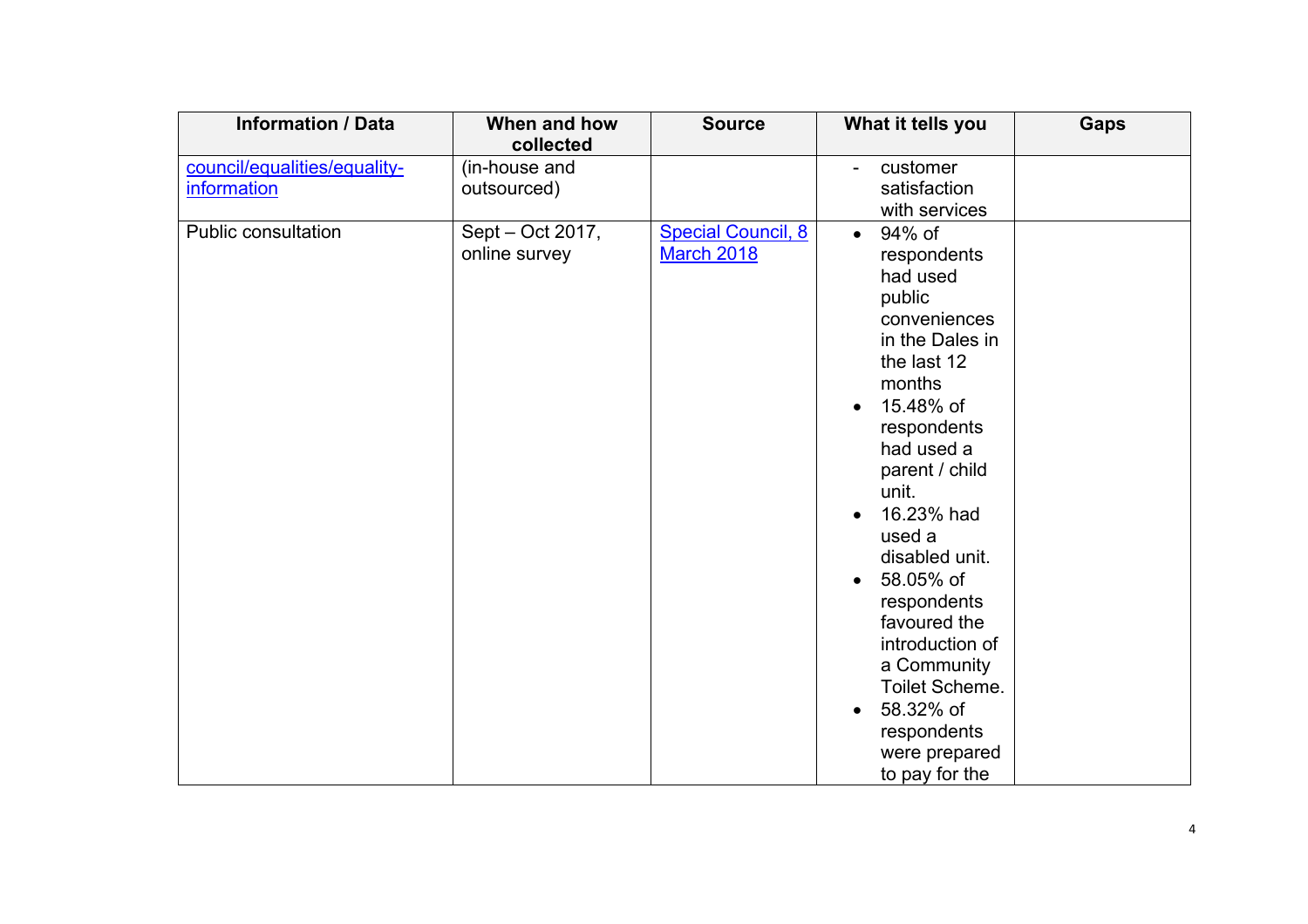| <b>Information / Data</b> | When and how | <b>Source</b> | What it tells you                                                                                                                                                                                                                                                                                                                                                                                                           | <b>Gaps</b> |
|---------------------------|--------------|---------------|-----------------------------------------------------------------------------------------------------------------------------------------------------------------------------------------------------------------------------------------------------------------------------------------------------------------------------------------------------------------------------------------------------------------------------|-------------|
|                           |              |               |                                                                                                                                                                                                                                                                                                                                                                                                                             |             |
|                           | collected    |               | use of public<br>toilets.<br>56.73% of<br>$\bullet$<br>these would be<br>willing to pay<br>20p.<br><b>Equality monitoring -</b><br>respondents:<br>%<br>Gender<br>Female<br>59.88<br><b>Male</b><br>40.12<br><b>Disabilit</b><br>V<br><b>Disable</b><br>7.56<br>$\boldsymbol{d}$<br><b>Not</b><br>92.44<br>disabled<br><b>Age</b><br>0.21<br>$16 - 17$<br>years<br>$18 - 24$<br>1.35<br>years<br>$25 - 34$<br>5.39<br>years |             |
|                           |              |               | $35 - 44$<br>14.42<br>years                                                                                                                                                                                                                                                                                                                                                                                                 |             |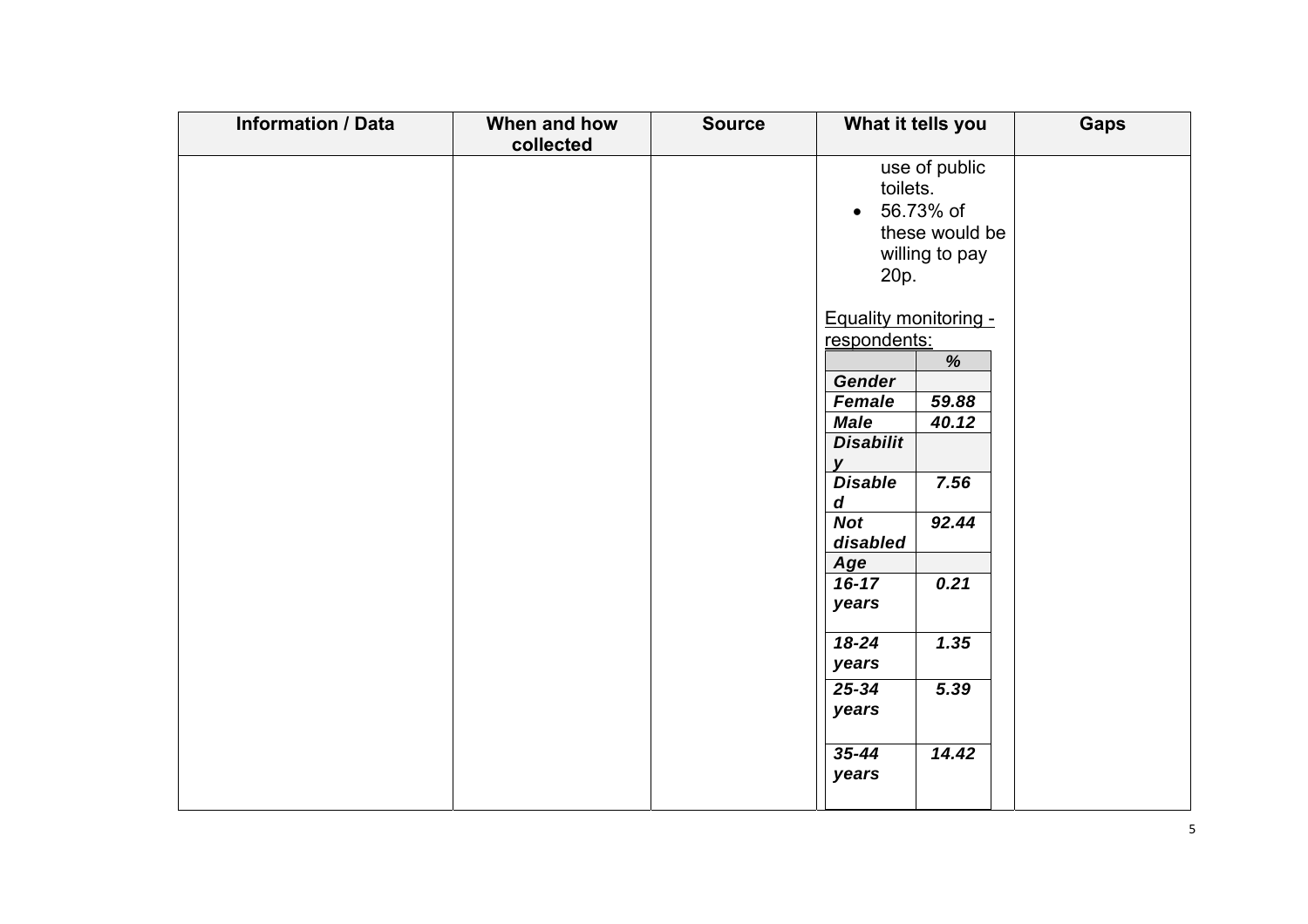| <b>Information / Data</b> | When and how<br>collected | <b>Source</b> | What it tells you  |       | <b>Gaps</b> |
|---------------------------|---------------------------|---------------|--------------------|-------|-------------|
|                           |                           |               | 45-54<br>years     | 19.92 |             |
|                           |                           |               |                    |       |             |
|                           |                           |               | 55-59<br>years     | 12.34 |             |
|                           |                           |               | 60-64              | 12.14 |             |
|                           |                           |               | years              |       |             |
|                           |                           |               | 65-74              | 28.94 |             |
|                           |                           |               | years              |       |             |
|                           |                           |               | 75 years<br>& over | 5.29  |             |
|                           |                           |               |                    |       |             |
|                           |                           |               |                    |       |             |

**4. Based on the evidence above, does the policy, practice, service or function have a positive or negative impact on any protected group(s)?** 

| <b>Protected groups</b> | <b>Positive effects</b>                                                                      | <b>Negative effects</b> | <b>Improvement actions</b> |
|-------------------------|----------------------------------------------------------------------------------------------|-------------------------|----------------------------|
| Age                     | Positive effect on all ages,<br>especially the more elderly who<br>may require more frequent |                         |                            |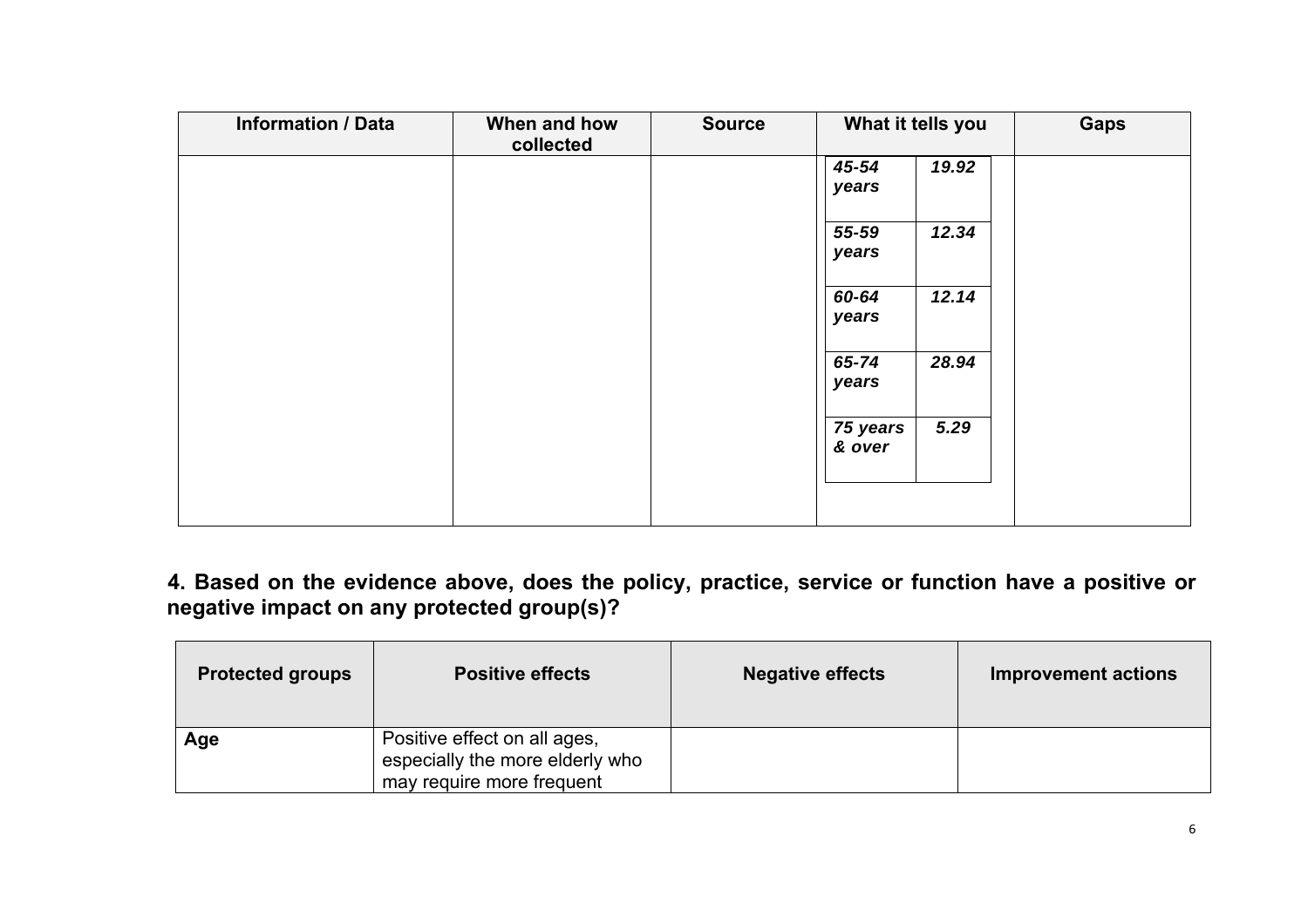| <b>Protected groups</b>   | <b>Positive effects</b>                                          | <b>Negative effects</b> | <b>Improvement actions</b> |
|---------------------------|------------------------------------------------------------------|-------------------------|----------------------------|
|                           | access to toilet facilities when                                 |                         |                            |
|                           | visiting Derbyshire Dales.                                       |                         |                            |
|                           |                                                                  |                         |                            |
|                           | As the toilets provide baby<br>changing facilities reopening the |                         |                            |
|                           | toilets will have a positive impact                              |                         |                            |
|                           | upon parents with children                                       |                         |                            |
|                           | requiring changing facilities.                                   |                         |                            |
| <b>Disability or long</b> | Re-opening disabled toilets will                                 |                         |                            |
| term ill heath            | benefit disabled people with long                                |                         |                            |
| Physical disabilities,    | term health issues and/or                                        |                         |                            |
| sensory impairments,      | impaired mobility.                                               |                         |                            |
| limiting long-term        | Parents / guardians of disabled                                  |                         |                            |
| illnesses, learning       | children and carers of disabled                                  |                         |                            |
| disabilities or mental    | adults who also require facilities                               |                         |                            |
| health issues             | with disabled access will benefit.                               |                         |                            |
| Race / ethnic             | N/A                                                              |                         |                            |
| groups                    |                                                                  |                         |                            |
| Women or men              | Positive effects for both women                                  |                         |                            |
|                           | and men as both will be able to                                  |                         |                            |
|                           | reuse the facilities if reopened                                 |                         |                            |
| <b>Sexual orientation</b> | N/A                                                              |                         |                            |
| <b>Religion or belief</b> | N/A                                                              |                         |                            |
| (including non            |                                                                  |                         |                            |
| belief)                   |                                                                  |                         |                            |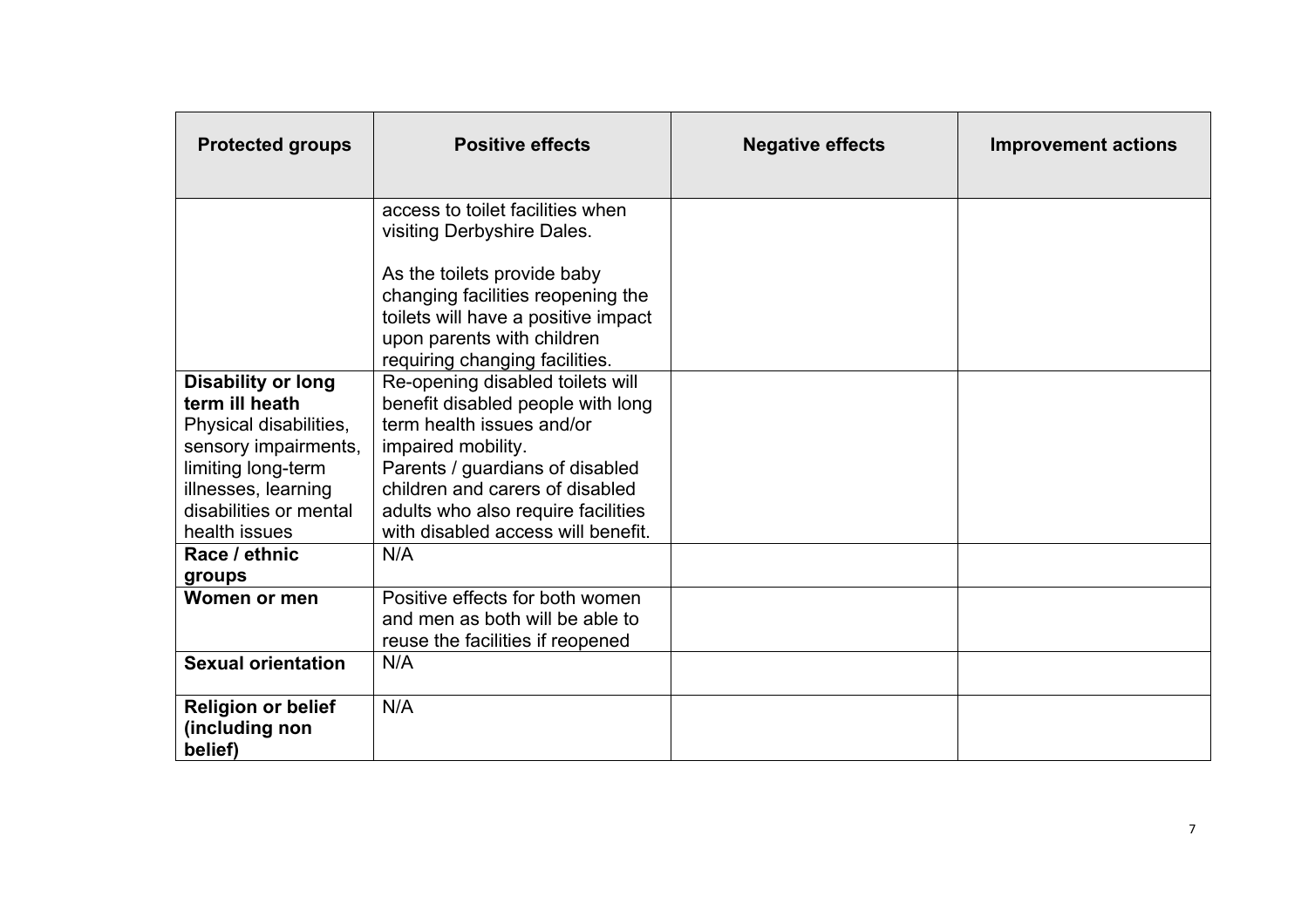| <b>Protected groups</b>                                                                             | <b>Positive effects</b>                                                                                                                                                                   | <b>Negative effects</b> | <b>Improvement actions</b> |
|-----------------------------------------------------------------------------------------------------|-------------------------------------------------------------------------------------------------------------------------------------------------------------------------------------------|-------------------------|----------------------------|
| <b>Transgender</b><br>(including people)<br>planning to or going<br>through gender<br>reassignment) | N/A                                                                                                                                                                                       |                         |                            |
| <b>Pregnancy and</b><br>maternity (including<br>maternity and<br>paternity leave                    | <b>Expectant Mothers and Mothers</b><br>with young children requiring<br>changing facilities whilst visiting<br>Derbyshire Dales will benefit from<br>the reopening of the public toilets |                         |                            |
| <b>Marital status</b><br>(including civil<br>partnership & same<br>sex marriage)                    | N/A                                                                                                                                                                                       |                         |                            |

### **4a. Are there any local priority groups / factors which should be considered?**

| <b>Other factors</b> | <b>Positive effects</b>                                                                                                                                                               | <b>Negative effects</b> | <b>Improvement actions</b> |
|----------------------|---------------------------------------------------------------------------------------------------------------------------------------------------------------------------------------|-------------------------|----------------------------|
| <b>Rural areas</b>   | The whole of Derbyshire Dales is<br>classified as a rural area, and<br>whilst some of the toilets may not<br>re-open those that do will benefit<br>residents and visitors, and reduce |                         |                            |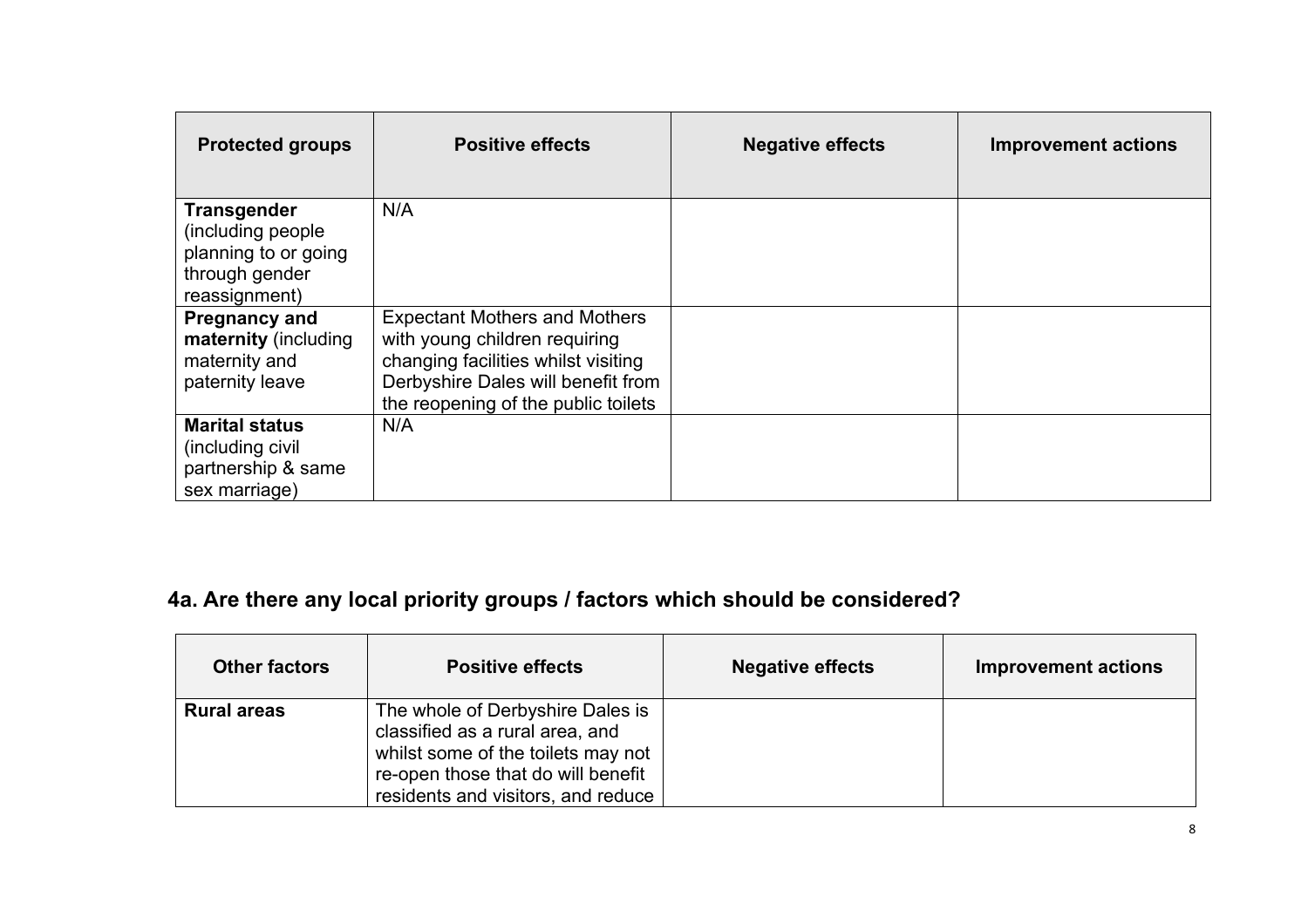| <b>Other factors</b>     | <b>Positive effects</b>                        | <b>Negative effects</b>                                                               | <b>Improvement actions</b> |
|--------------------------|------------------------------------------------|---------------------------------------------------------------------------------------|----------------------------|
|                          | incidents seen during the period<br>of closure |                                                                                       |                            |
| Poverty /<br>deprivation |                                                | Maintaining a charging regime<br>as previously will have all<br>regardless of income. |                            |
|                          |                                                |                                                                                       |                            |
|                          |                                                |                                                                                       |                            |

### **5. Consultation and engagement**

Do we need to seek the views of others and if so, who? If not, please explain why.

The District Council has previously undertaken considerable public consultation in respect of the operation of its public toilets, which has resulted in the delivery of a service which reflects the needs of Derbyshire Dales.

Members of CLT have continually engaged with the relevant Town Councils within the 'Closer Working' groups. As part of those on-going discussions during the lockdown the issue of the closure and future opening of the public toilets have been discussed.

Members will decide if the public toilets will open on Thursday 11<sup>th</sup> June In the event that Members resolve to open up some or all of the public toilets identified in the report, further discussions will be held with the relevant Town and Parish Council.